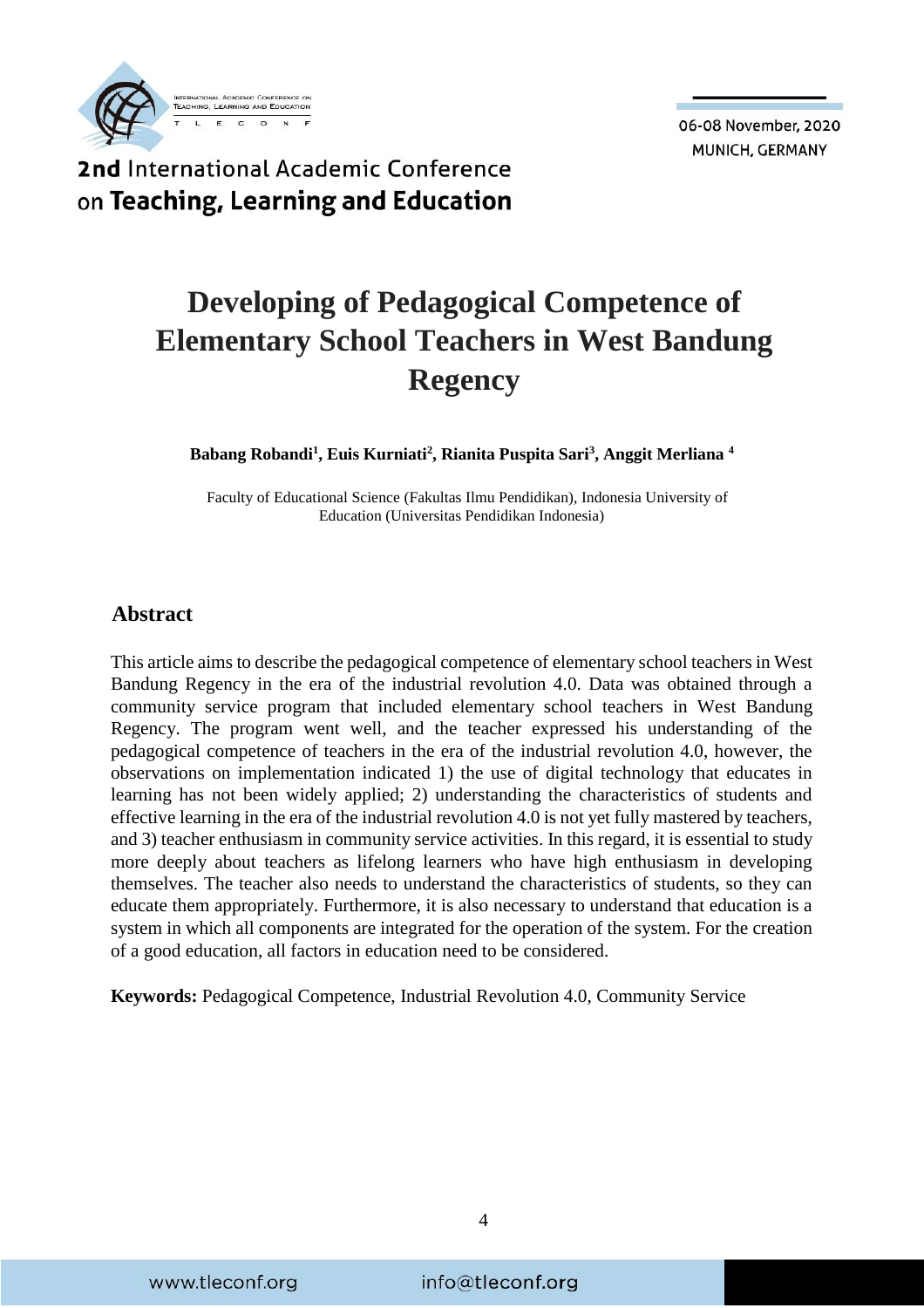

### **Introduction**

Mentioned in Law of the Republic of Indonesia Number 20 of 2003 concerning National Education System Chapter I Article 1 Paragraph 3 (Law of the Republic of Indonesia Number 20 of 2003 concerning National Education System), "National education system is the whole component of education which is interrelated in an integrated manner to achieve national education goals. " Based on this statement, education is a system that has intertwined components. The components in the education system are educational goals, students, educators (Brizenka, 1992, p. 43; Rasyidin, 2014, p. 86; Sadulloh, 2010, p. 84), educational content (Rasyidin, 2014, p. 86), and educational tools (Rasyidin, 2014, p. 86; Sadulloh, 2010, p. 84).

Educators are one component of the system in education. Educators are adults (Rasyidin, 2014, p. 107; Sadulloh, 2015, p. 128) in educational situations with students, not in social situations, natural surroundings or in general society (Rasyidin, 2014, p. 107; Syaripudin & Kurniasih, 2010, p. 68). As with other components in the education system, educators are essential for the quality of the education system. In schooling, educators, namely teachers, who provide education to educands, in this context, we refer to as students. Teachers should have the competencies needed to be able to educate students well. Mentioned in Law of the Republic of Indonesia Number 14 the Year 2005 Regarding Teachers and Lecturers, Chapter IV Article 10, "Teacher competencies referred to in Article 8 include pedagogical competencies, personality competencies, social competencies, and professional competencies obtained through professional education". Based on this, teacher competence consists of four main competencies, namely pedagogical competence, personal competence, social competence, and professional competence.

Although it has been stated in the Law of the Republic of Indonesia Number 14 of 2005 Concerning Teachers and Lecturers, Chapter IV Article 10 concerning teacher competencies required, teacher competency tests in West Bandung Regency in 2017 data have not shown satisfactory results. Teacher competency data in the area of West Bandung Regency, seen from the results of the teacher competency test, is seen in the following picture.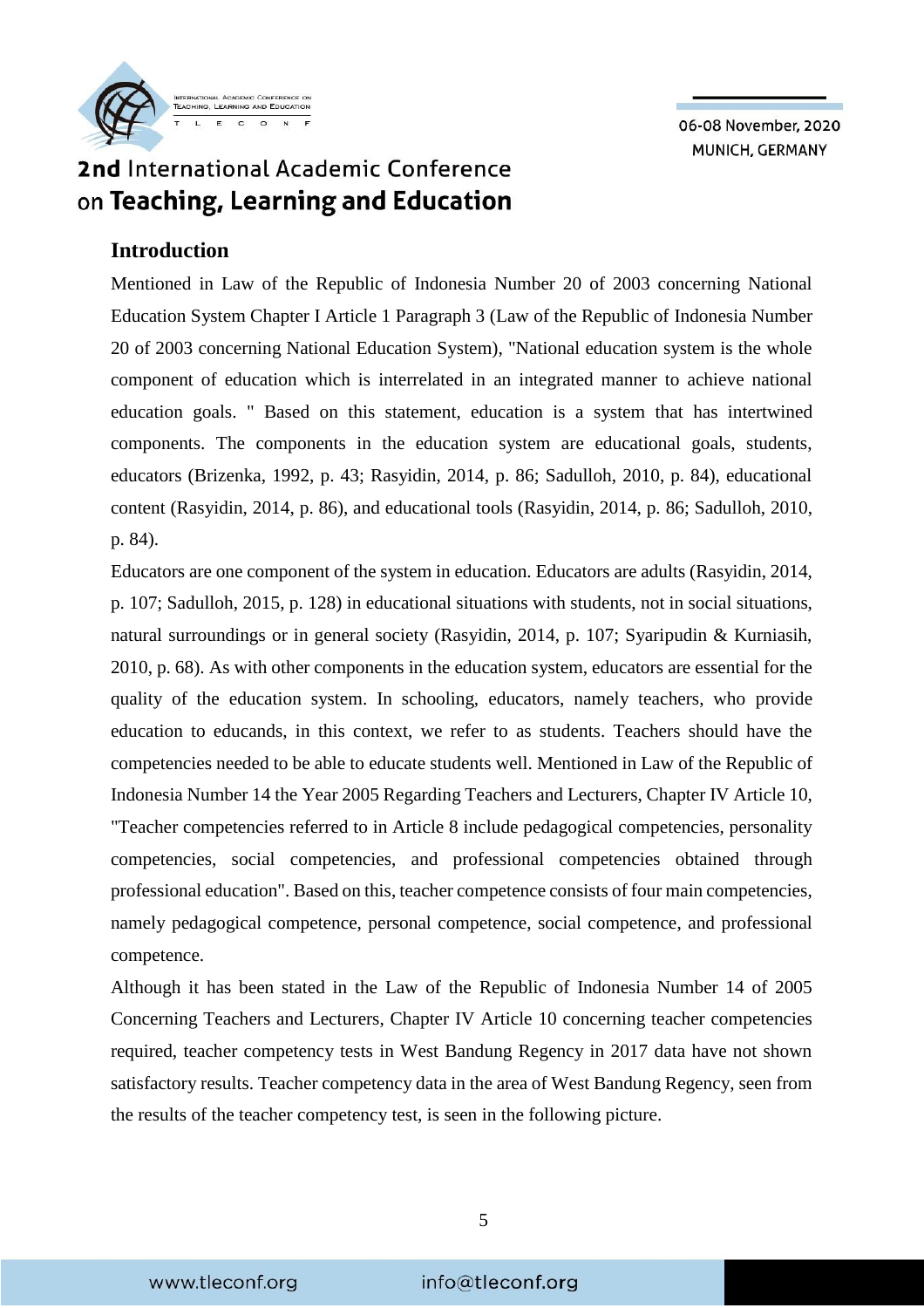

## 2nd International Academic Conference on Teaching, Learning and Education



Education Balance 2017 in West Bandung Regency *Souce: [http://disdikkbb.org/?page\\_id=339\)](http://disdikkbb.org/?page_id=339)*

While stated by Hasanudin (Sari, 2018) who is the Head of the Educator and Education Personnel Division at the West Bandung Regency Education Office that the Teacher Competency Test (UKG) in West Bandung Regency has only reached 69, while the standard of the Ministry of Education and Culture in Indonesia is 80. Based on the two data that have been stated, it can be seen that the competence of teachers in West Bandung Regency, especially teachers at the elementary school level, is still not excellent, so it is crucial to analyze the challenges of teachers in achieving the required competencies, and it is also necessary to conduct an activity of teacher competency development.

Teacher pedagogical competence is one of the four competencies that must be possessed by teachers at every level of education, including elementary school teachers in the area of West Bandung Regency. Therefore, the development of pedagogical competencies of elementary school teachers is something that must be considered in the development of the area in West Bandung Regency. Based on the attachment to the Minister of National Education Regulation No. 16/2007 dated May 4, 2007, the pedagogical competency standards that teachers must possess are as follows.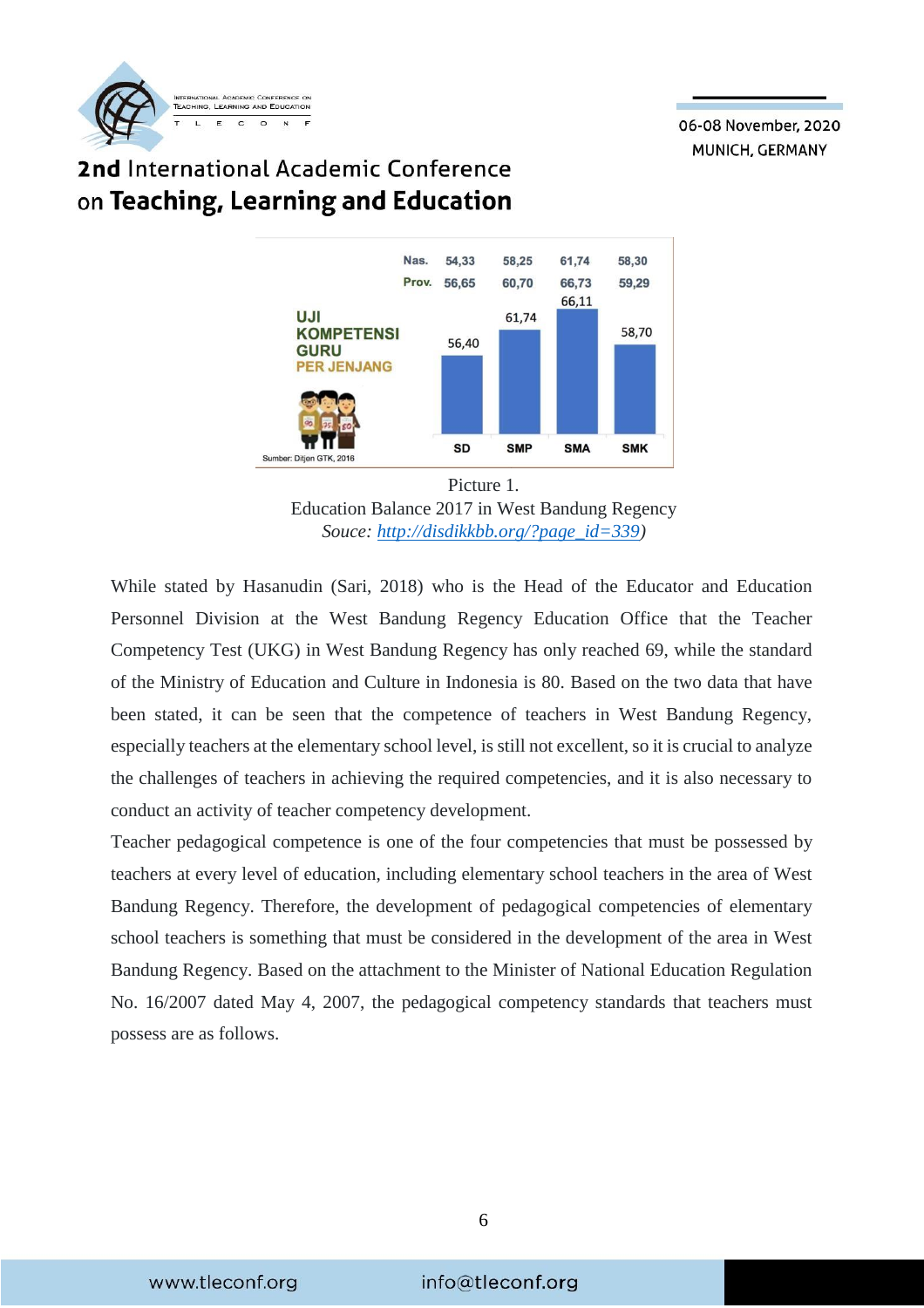

#### **Table 1.**

### **Teacher Competency Standards in the Minister of National Education Regulation Number 16 Year 2007 dated May 4, 2007**

| Teacher<br>Competence     | Indicators                                                                                                                                                                                                                                                                                                                                                                                                                                                                                                                                                                                                                                                                                                                                |
|---------------------------|-------------------------------------------------------------------------------------------------------------------------------------------------------------------------------------------------------------------------------------------------------------------------------------------------------------------------------------------------------------------------------------------------------------------------------------------------------------------------------------------------------------------------------------------------------------------------------------------------------------------------------------------------------------------------------------------------------------------------------------------|
| Pedagogical<br>Competence | ← Mastering student characteristics from physical, moral, social, cultural,<br>emotional, and intellectual aspects.<br>+ Mastering learning theories and principles of learning which educative.                                                                                                                                                                                                                                                                                                                                                                                                                                                                                                                                          |
|                           | $\div$ Develop a curriculum related to the field of development that is being<br>taught.<br>$\div$ Carry out educational development activities.<br>$\div$ Utilizing information and communication technology for the benefit of<br>organizing educational development activities.<br>$\div$ Facilitating the development of potential learners to actualize the<br>various potentials they have.<br>• Communicate effectively, empathically, and politely with students.<br>$\div$ Carrying out assessment and evaluation of the process and learning<br>outcomes.<br>$\div$ Utilizing the results of assessment and evaluation for the benefit of<br>learning.<br>$\div$ Perform reflective actions to improve the quality of learning. |

The teacher's pedagogical competence must be relevant to the times, so the teacher is able to educate students according to their needs. Because we are now treading the industrial revolution 4.0 or also known as the digital era, teachers must understand the pedagogical competencies they need in the industrial revolution 4.0 era. Based on the research "Pedagogic in the Era of the Industrial Revolution 4.0" (Robandi, Kurniati, & Sari, 2019), the challenges of educators in the era of the industrial revolution 4.0 include competency in using digital technology and using it wisely, understanding the characteristics and potential of learners, and understanding humans and values humanity. Based on this, the relevance of teacher pedagogical competencies based on the Attachment to the Minister of National Education Regulation No. 16/2007 dated May 4, 2007, and the results of the research "Pedagogic in the Industrial Revolution Era 4.0" are as follows.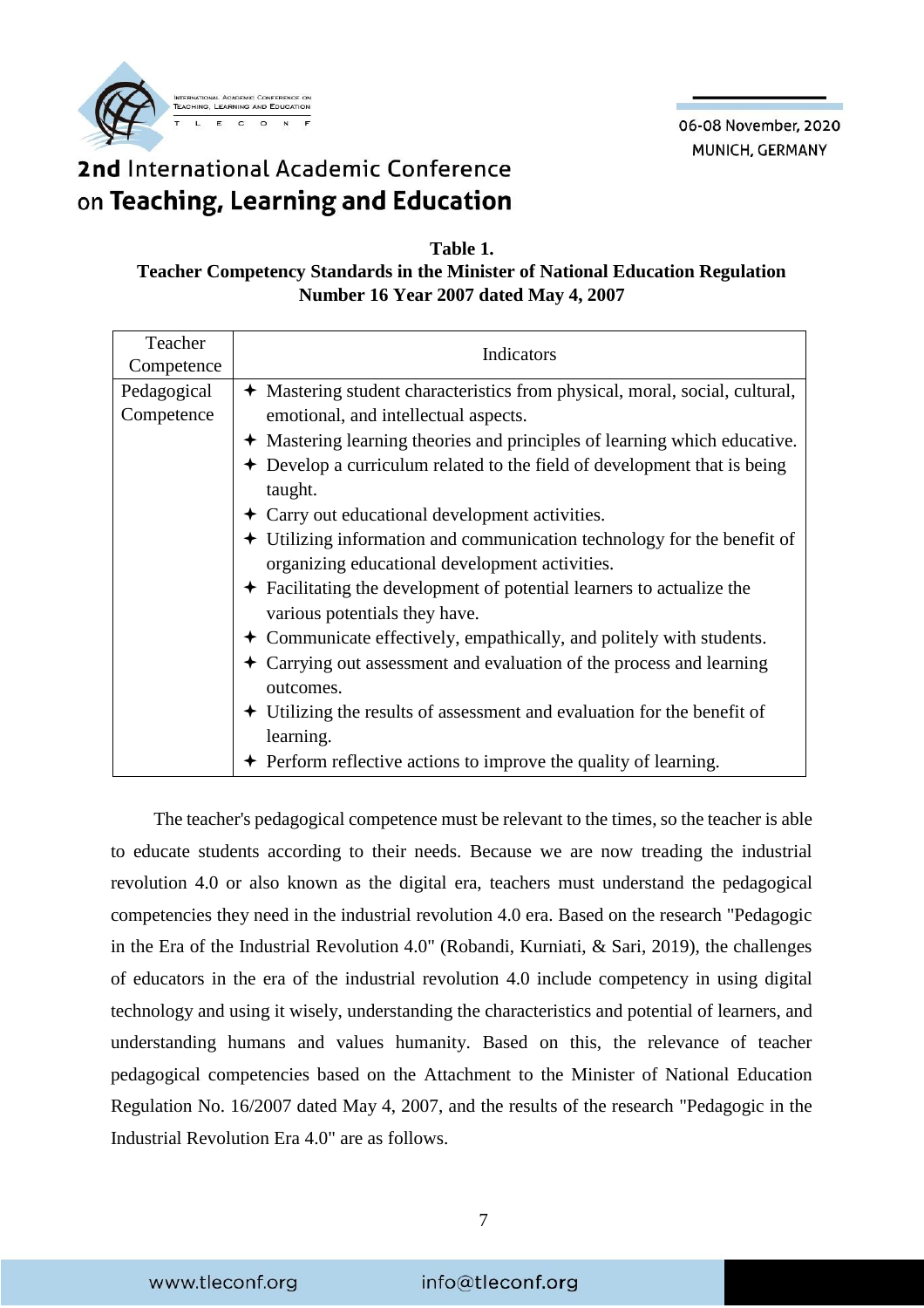

## 2nd International Academic Conference on Teaching, Learning and Education

**Table 2.** 

**The relevance of Teacher Pedagogic Competency Indicators in Minister of National Education Regulation Number 16 the Year 2007 May 4, 2007, and Teacher Pedagogic Competency Indicators Based on "Pedagogic Research in the Industrial Revolution Era 4.0."**

| <b>Teacher Pedagogical Competency</b>                                                                                                                                                                                                                                                                                                                                                                                                | <b>Indicators of Teacher Competence in</b>                                                                                                                                                            |
|--------------------------------------------------------------------------------------------------------------------------------------------------------------------------------------------------------------------------------------------------------------------------------------------------------------------------------------------------------------------------------------------------------------------------------------|-------------------------------------------------------------------------------------------------------------------------------------------------------------------------------------------------------|
| <b>Indicator in Minister of National</b>                                                                                                                                                                                                                                                                                                                                                                                             | the Industrial Revolution Era 4.0 Based                                                                                                                                                               |
| <b>Education Regulation Number 16 the</b>                                                                                                                                                                                                                                                                                                                                                                                            | on the "Pedagogic Research in the Era                                                                                                                                                                 |
| <b>Year 2007</b>                                                                                                                                                                                                                                                                                                                                                                                                                     | of the Industrial Revolution 4.0"                                                                                                                                                                     |
| a. Mastering students' characteristics from<br>moral, social, cultural,<br>physical,<br>emotional, and intellectual aspects.<br>out educational<br>b. Carry<br>development activities<br>c. Utilizing information and communication<br>technology for the benefit of organizing<br>educational development activities.<br>d. Facilitating the development of potential<br>learners to actualize the various potentials<br>they have. | a. Having an understanding of students.<br>b. Having an understanding of human<br>beings and human values.<br>c. Rich information.<br>d. Mastering the use of digital technology<br>and the internet. |

Based on the table, the teacher's pedagogical competencies relevant to the era of the industrial revolution 4.0 or the digital era, consist of at least four main competencies, namely 1) understanding the characteristics of students in the industrial revolution era 4.0; 2) utilize digital technology and digital information appropriately; 3) understand humanity and human values, and 4) helps students develop their potential.

### **Method**

Bandung Regency in the Era of the Industrial Revolution 4.0". This activity involved 30 elementary school teachers in West Bandung Regency, precisely in Situbolang, Ciharashas, and Cimareme. The methodology used in this PKM activity is the delivery of material, discussion, and structured tasks. There are three topics presented, namely 1) authentic evaluation tools for elementary school teachers; 2) pedagogical competence of elementary school teachers in the industrial revolution era 4.0, and 3) the pedagogical role in the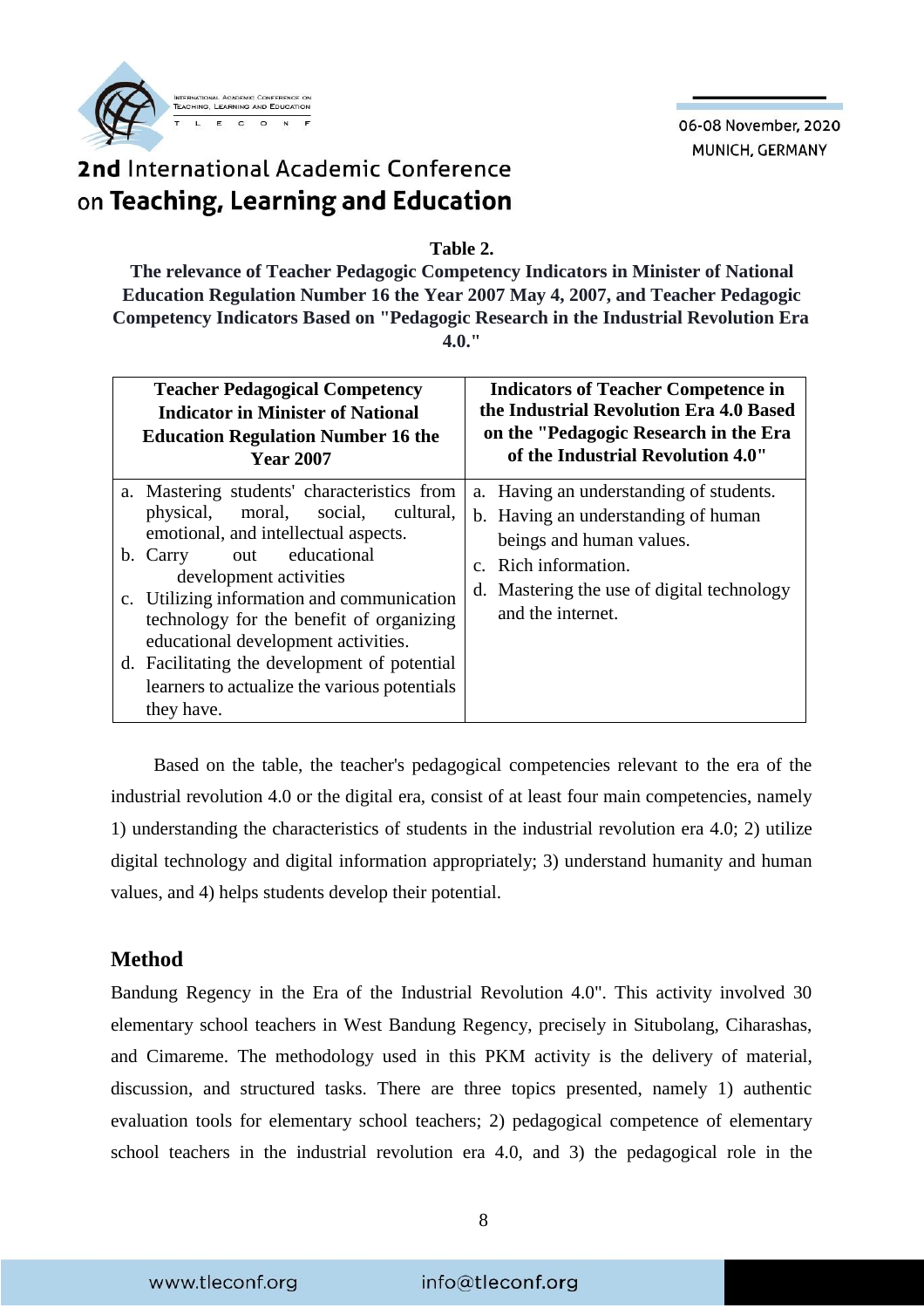2nd International Academic Conference on Teaching, Learning and Education

**TEACHING, LEARNING AND EDUCATION** 

development of digital literacy in elementary school teachers. The next activity is giving structured assignments about analyzing student attitudes in the industrial revolution era 4.0 and implementing attitude evaluation tools. The result findings of the activity were obtained through observation during the activity, namely how the teacher's response during the giving of the material, the response is given, and the questions raised by the teacher after the delivery of the material, include the first, second, and third topics.

### **Findings and Discussion**

#### **Findings**

The findings of the activities include three main points, namely 1) the use of digital technology that educates in learning has not been widely applied; 2) understanding the characteristics of students and practical learning in the era of the industrial revolution 4.0 is not yet fully mastered by teachers, and 3) teacher enthusiasm in community service activities.

### **The Use of Digital Technology that Educates in Learning in Elementary Schools Has Not Been Much Applied**

Although learning by applying digital technology has begun to be applied in schools, the number of uses of the technology is still minimal. The previous statement is because there is an assumption that digital technology might be an obstacle for students in the learning process. Another thing is that the facilities are not evenly distributed. The intended facilities include computers, the internet, and other supporting facilities. Teacher competence is also a challenge in the use of digital technology in learning. This information was obtained from the teacher's response when explaining the pedagogical competence of elementary school teachers in the industrial revolution 4.0 era.

### **Understanding of Student Characteristics and Effective Learning in the Industrial Revolution Era 4.0 Not Yet Completely Mastered by Teachers**

Not only the use of digital technology, understanding the characteristics of students in the era of the industrial revolution 4.0 must be considered for the realization of effective learning.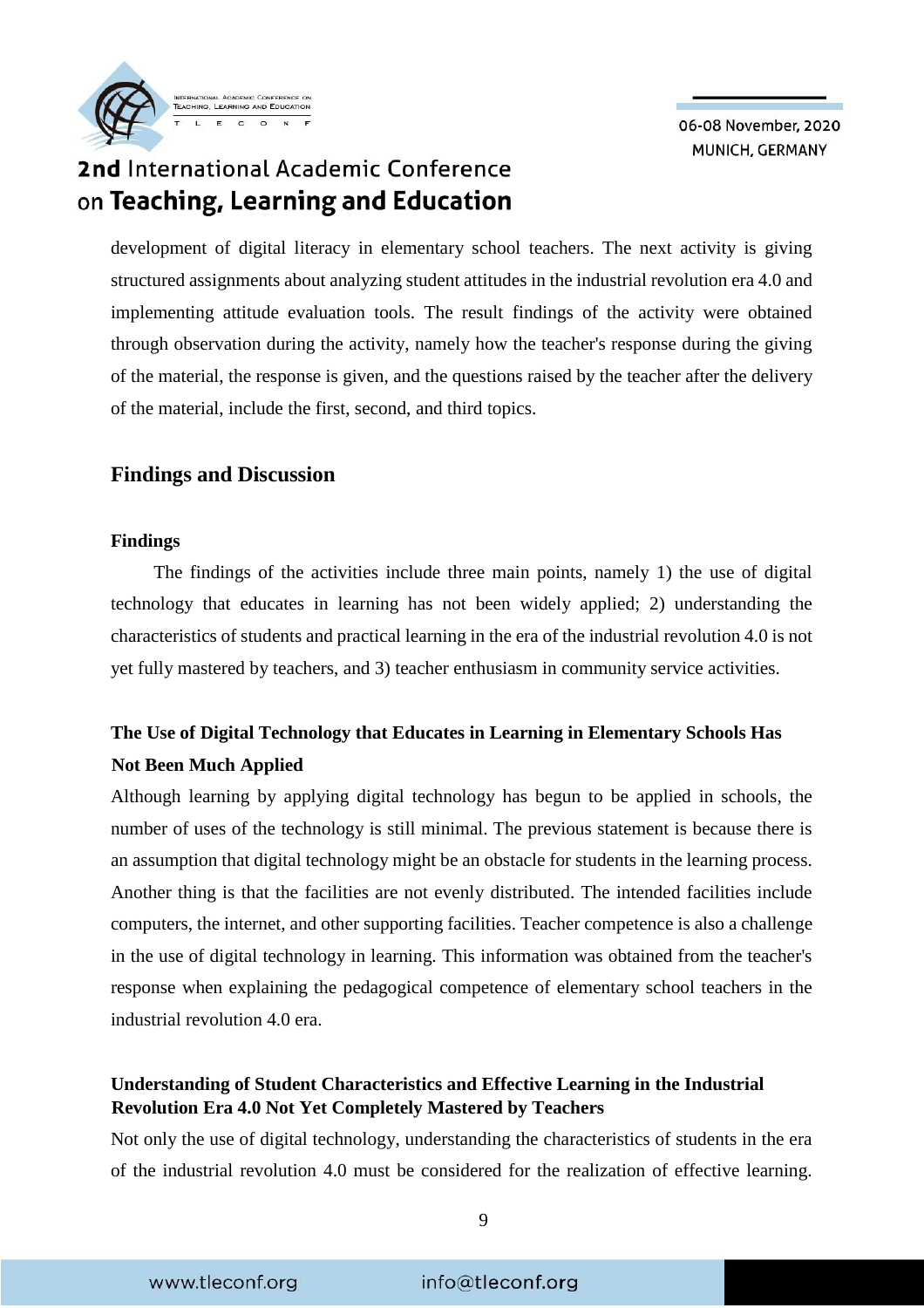

### 2nd International Academic Conference on Teaching, Learning and Education

Teacher competence in understanding student characteristics is part of the teacher's pedagogical competence. Based on the findings of the activities, the teacher was able to analyze some of the characteristics of students, for example, different types of student learning. However, to understand more deeply about the ability of teachers to understand student characteristics, it is necessary to conduct more in-depth research on teacher competencies related to understanding the characteristics of these students, especially their relation to the development of the digital era.

### **Teacher's Enthusiasm in Community Service Activities**

The enthusiasm of the teacher when the activity began was very high. They seem to pay close attention and also ask critical questions at the end of the first topic. The teacher also points out the obstacles they face regarding the application of the topic presented by the presenter based on their experiences in school. However, after a break and lunch, the enthusiasm of the teacher decreased. Seen from some sleepy teachers and the reduced number of questions asked, as well as other responses given, for example, when the presenter gives a joke, only a few teachers respond. Likewise, when asked to respond, the teacher does not respond. Teacher responses and responses declined in the last topic (third topic).

Based on observations, the teacher's response decreased due to the time of activity. First, the time for giving the first topic ends before lunch. While the second topic which started after lunch, which is one o'clock in the afternoon. Similarly, the third topic was given after the completion of the second topic, which is around two in the afternoon. The teacher's focus decreases after rest and lunch, although the primary purpose of rest and lunch is to provide opportunities for teachers to get rid of tired for a moment. Next, related to the duration of the activity. The teacher was very enthusiastic about the first two hours of activity. However, after about two hours, the teacher's focus declined. The teacher looks exhausted. Community service that carried out after the teacher has finished teaching in class influence the teachers' exhaustion.

Another thing that affects teacher enthusiasm is the topic given. Teachers are more focused on practical topics, which are topics that they can directly apply in learning activities. The first topic guides the teacher to carry out authentic evaluations in the classroom. The presenter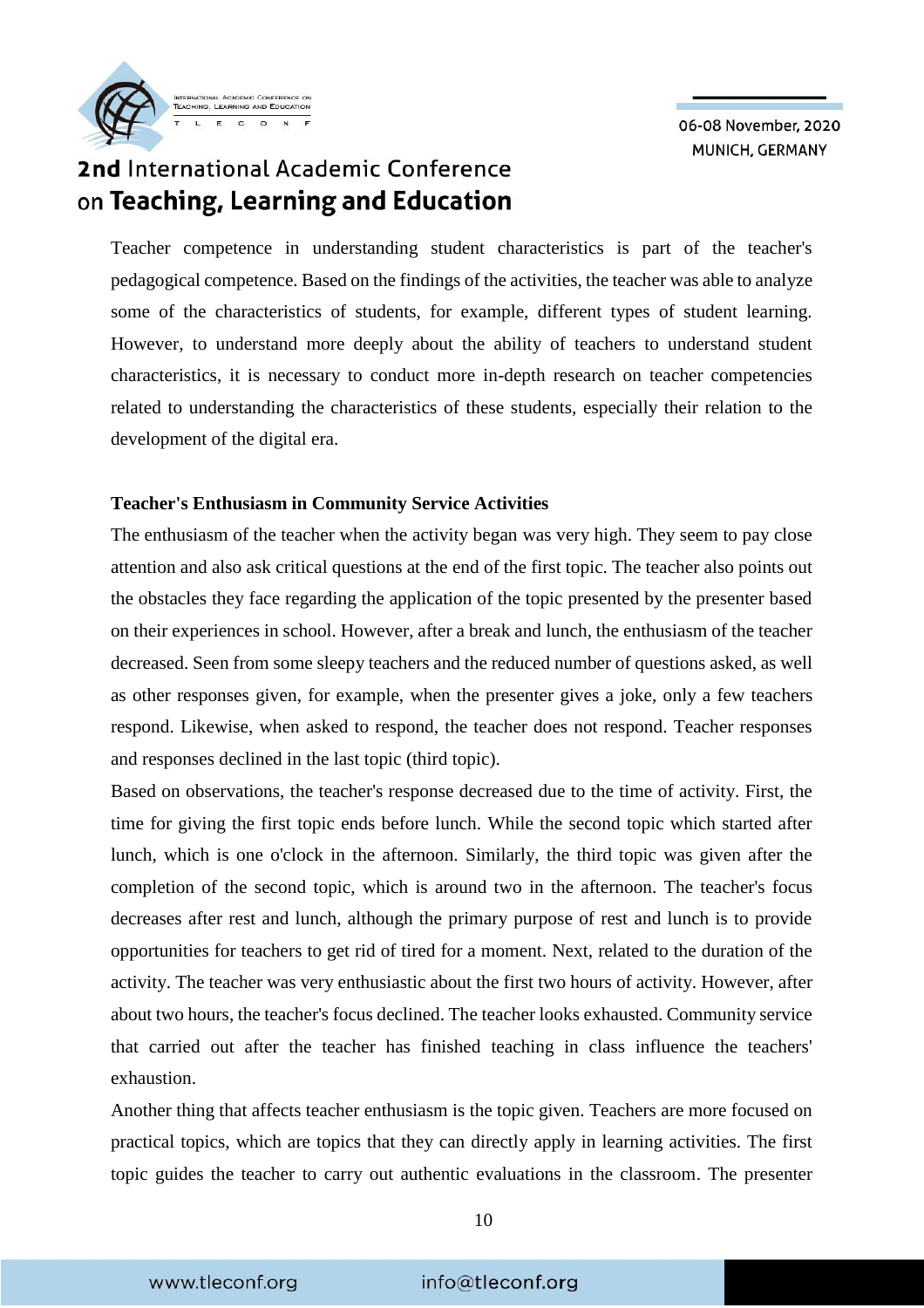## 2nd International Academic Conference on Teaching, Learning and Education

**TEACHING, LEARNING AND EDUCAT** 

explains how the teacher develops and uses authentic evaluations in learning. In contrast, the second topic is more theoretical, namely the delivery of pedagogical competence of teachers in the industrial revolution 4.0 or era, likewise, with the third topic, which raised the urgency of developing teacher digital literacy in elementary schools.

#### **Discussion**

It was stated earlier, that the teacher's pedagogical competencies relevant to the industrial revolution era 4.0 consisted of four main competencies, namely 1) understanding the characteristics of students in the industrial revolution era 4.0; 2) utilize digital technology and digital information appropriately; 3) understand humanity and human values; and 4) helps students develop their potential. Whereas the findings of the research revealed three main points, namely 1) the use of digital technology that educates in learning has not been widely applied; 2) understanding the characteristics of students and effective learning in the era of the industrial revolution 4.0 is not yet fully mastered by teachers, and 3) teacher enthusiasm in community service activities. Therefore, the discussion will be examined by teachers as lifelong learners related to the enthusiasm of teachers in receiving information and how they play a role in increasing student motivation; by setting an example that the teacher is a highly motivated learner. Then the teacher's competency in understanding the characteristics of students is also stated, namely how the teacher understands the characteristics of the students as a way to help students develop their potential. Another thing that is studied is education as a system - therefore, every component in education has an influence on the quality of education.

#### **Teachers as Lifelong Learners Inspire Students to Become Lifelong Learners**

Based on the findings of the activities that have been stated, there are two challenges of teacher enthusiasm in participating in training activities, namely 1) fatigue after teaching in the morning and then directly following the workshop activities; and 2) teachers are more interested in practical topics than theoretical.

The workshop will be held after the teacher finishes teaching at school, which is around 10 am. Implementation time seems to be a challenge for the teacher's enthusiasm and focus. It can be seen after 1-2 hours of workshop activities that the focus and enthusiasm of the teacher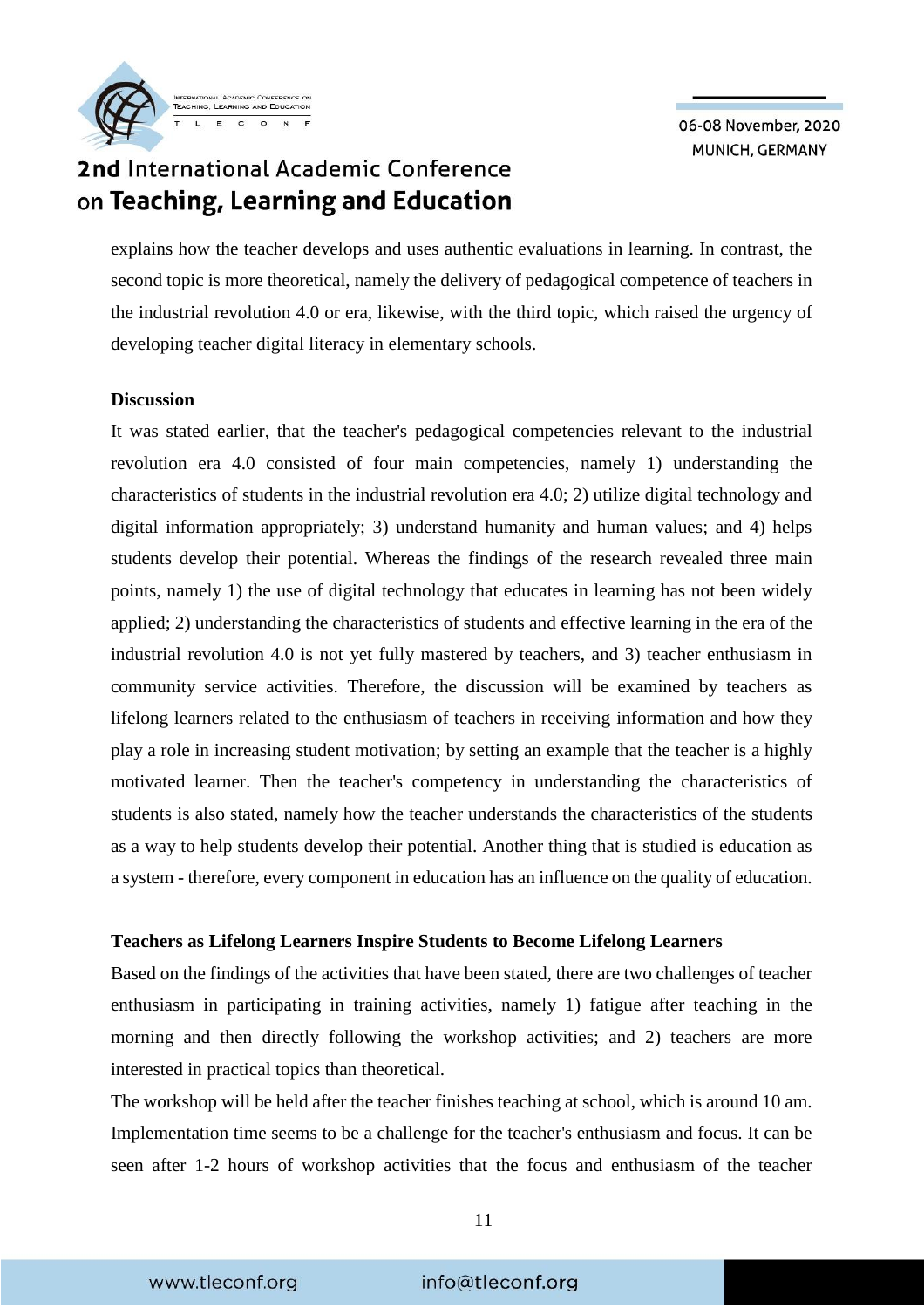

## 2nd International Academic Conference on Teaching, Learning and Education

decreases. At the beginning of the workshop, the teacher showed very high enthusiasm, this was indicated from the teacher's response to the topic given and the questions asked after the first topic was delivered. However, the enthusiasm of the teacher decreases after a few hours the teacher looks sleepy, unfocused on the topic is given, and few questions are given. The workshop activities are carried out after the teacher's teaching hours are finished because teachers cannot implement them during class time and leave their students. Workshop activities are also not possible on holidays. When asked of the teacher, holidays are family days and to rest.

The previous explanation indicates the importance of choosing the right time to conduct training. In the community service activity "Developing Pedagogical Competence of Elementary School Teachers in West Bandung Regency in the Era of the Industrial Revolution 4.0", determining the implementation time has involved school principals and school supervisors. For the implementation of further activities, it is better to determine the timing of involving teachers as well. However, teachers personally need to try to overcome the fatigue that is felt when they are doing competency development activities. The teacher faces various challenges in his profession, including fatigue in teaching, the need to understand more deeply the knowledge taught, demands from government, as well as challenges in communication with students, colleagues, and parents (Clarà, 2017; Gu, 2018). Resilience and perseverance are essential for teachers so that they continue to try to develop themselves despite the various challenges felt in living their profession. It stated that resilience is one's ability to rise again after a severe setback, while perseverance is an ongoing effort to do or achieve something despite facing difficulties, failures, or conflicts (Merriam-Webster Online, 2019). Resilience and perseverance in life are complex and dynamic - the change can be caused by various things in the environment, including relationships with people around (Barners, 2017; Davidov, Knafor-Noam, Serbin, & Moss, 2015; Drew & Sosnowski, 2019; Masten & Barnes, 2018; Velleman & Templeton, 2016).

In the era of the industrial revolution 4.0, resilience and perseverance are essential for teachers to have. The era of the industrial revolution 4.0, also known as the digital era, presents challenges for teachers in mastering relevant competencies - such as digital literacy and technology literacy, as well as understanding student characteristics in the industrial revolution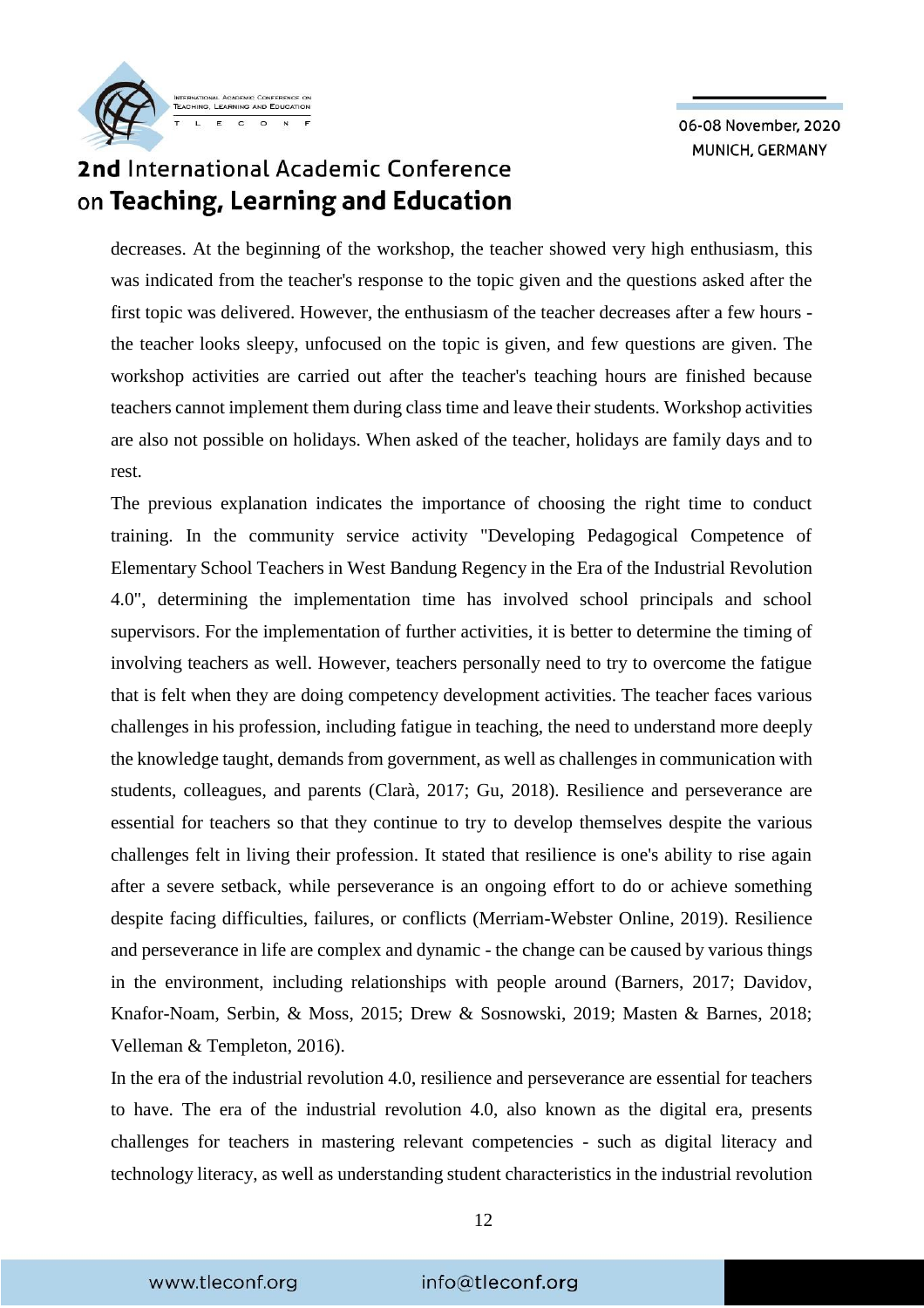

## 2nd International Academic Conference on Teaching, Learning and Education

era 4.0 (Robandi, Kurniati, & Sari, 2019). The development of resilience and perseverance is believed to be a competency that will help teachers deal with this era of disruption.

Another challenge faced is that the teacher looks more enthusiastic in accepting the practical while learning the theoretical thing is not too enthusiastic. In the community service activity "Developing Pedagogical Competence of Elementary School Teachers in West Bandung Regency in the Era of the Industrial Revolution 4.0", three topics were presented by the presenters. The first topic is authentic evaluation tools in elementary school teachers - where teachers can directly apply this knowledge in learning. The topic helps teachers in developing and developing authentic evaluation tools. The questions raised also focus on the procedures for developing authentic evaluation tools and their use in the classroom. Whereas the second topic - pedagogical competence of elementary school teachers in the industrial revolution 4.0 era; and the third topic - the pedagogical role in the development of digital literacy in elementary school teachers. The second and third topics tend to present more fundamental theoretical concepts, not practical procedures like the first topic. The science of educating consists of practical teaching and theoretical teaching. Both of these educational sciences are important to be owned by teachers so that teachers will have a comprehensive teaching knowledge.

Based on the things that have been stated previously, namely how teachers must have high resilience and perseverance, as well as enthusiasm in learning and developing themselves, it is indicated that teachers must realize that they are lifelong learners continue to try to develop their potential.

#### **Teacher Competence in Understanding Student Characteristics**

In addition to being a lifelong learner teacher and inspiring students to be lifelong learners as well, teachers should have a good understanding of student characteristics. An understanding of student characteristics will help teachers in student learning engagement. As stated by Kellough (Jacobson & et al., 2009, p. 11), "You need to understand your students well so that later you can provide learning experiences, from which students will find something interesting, valuable, and intrinsically motivating, challenging, and useful to them." Based on the Teacher Pedagogical Competency Indicator in Minister of National Education Regulation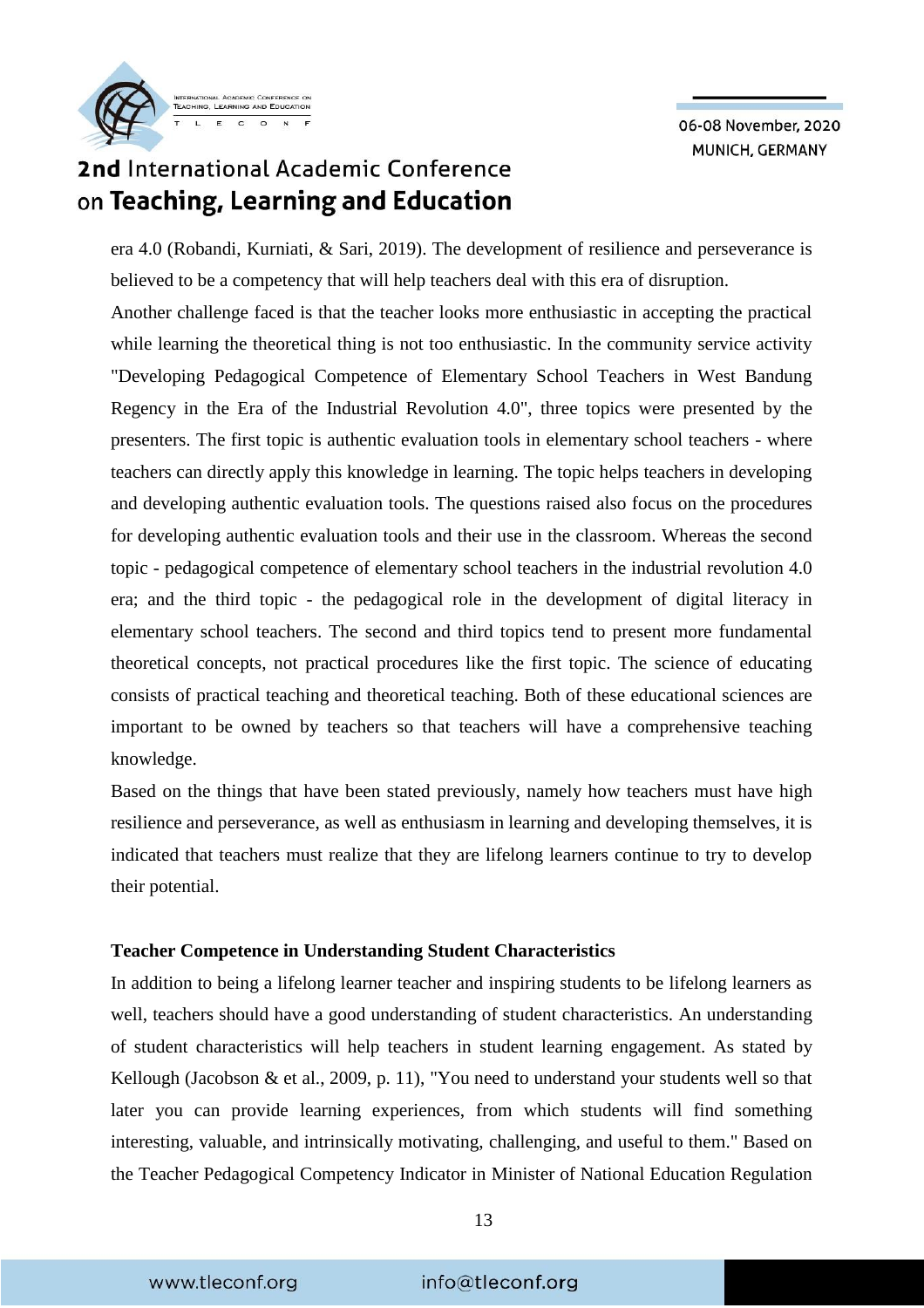

## 2nd International Academic Conference on Teaching, Learning and Education

Number 16 the Year 2007 dated May 4, 2007, the characteristics of students that teachers must possess are physical, moral, social, cultural, emotional, and intellectual aspects. The previous statement indicates that teachers must understand the characteristics of students as a whole. Relevant to this, the study "Pedagogic in the Era of the Industrial Revolution 4.0" (Robandi, Kurniati, Sari, 2019) also suggested the importance for teachers to understand student characteristics. Because teachers educate students in different eras, which is now the era of the industrial revolution 4.0, teachers must understand the characteristics of students in the era of the industrial revolution 4.0. An understanding of the times and their relevance to the characteristics of students will help teachers formulate learning that is relevant and meaningful to students' lives. The teacher must be sensitive and understand the development of the world so that he is able to help students meet the needs of their lives by the times (Budi, 2014; Steiner, 1995a; 1995b; 1996; 2001).

It was stated that the characteristics of students in the era of the industrial revolution 4.0 tended to be more likely to seek information and socialize through digital media and social media (Robandi, Kurniati, Sari, 2019). However, the challenge for students, especially elementary school students, is that they have not been able to sort out what they have obtained from digital media and social media wisely. Therefore, guidance from educators, including teachers and parents, is essential for students. Even the cultivation of human values needs to be given in the 4.0 industrial revolution era. Because now human values are being ignored (Soenarko & Mujiwati, 2015).

#### **Education as A System: Each of Components Are Matter**

Education is a system where every component in education plays an essential and integrated role. As stated in the Law of the Republic of Indonesia, Number 20 the Year 2003 Regarding National Education System Article 1 Paragraph 3, "The national education system is all components of education that are interrelated in an integrated manner to achieve the objectives of national education." Therefore, education will run well as a whole when every component in the system is functioning correctly. What stated previously is also related to the lack of facilities felt by the teacher.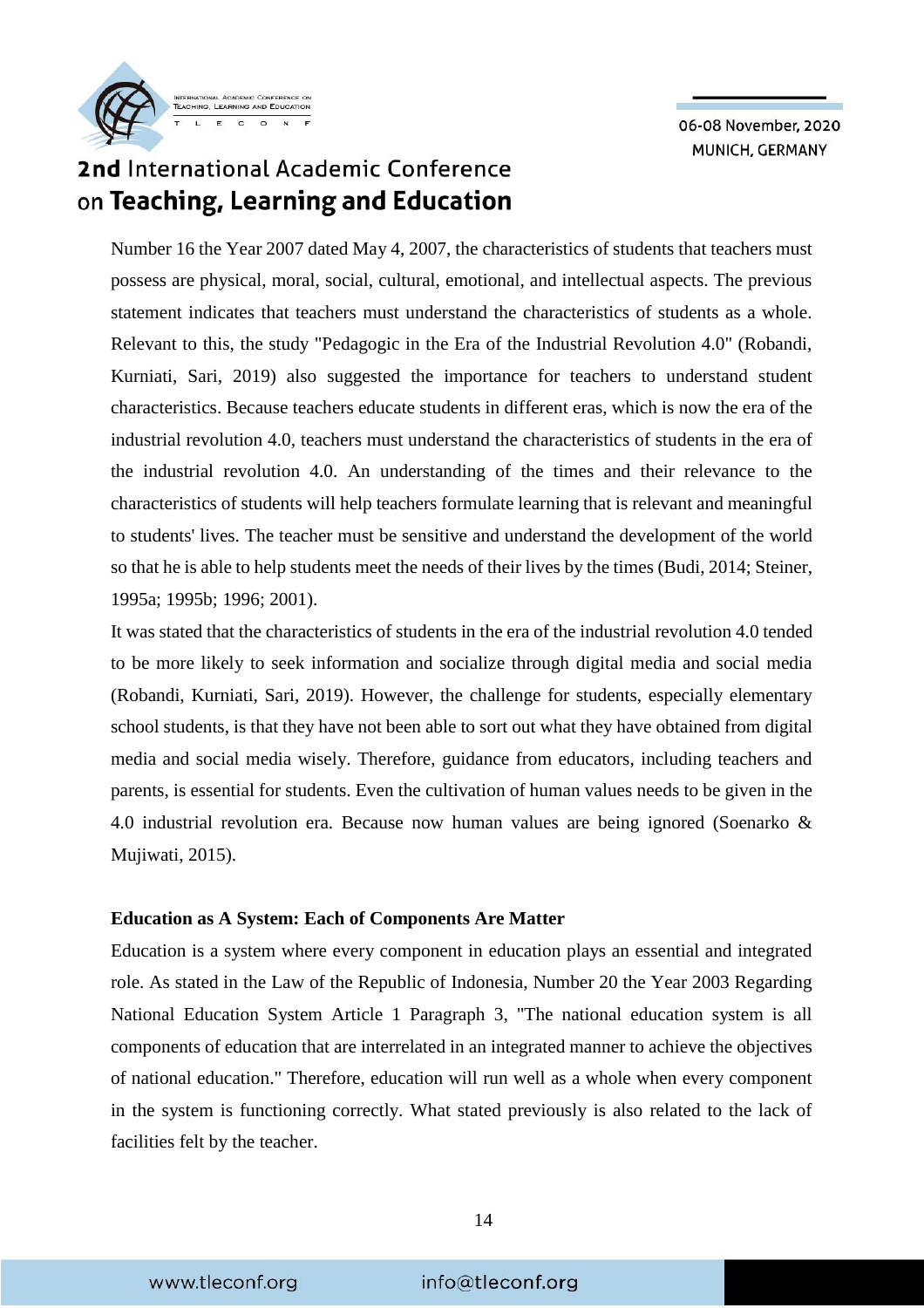

The education system consists of various integrated components, namely educational goals, students, educators (Brizenka, 1992, p. 43; Rasyidin, 2014, p. 86; Sadulloh, 2010, p. 84), educational content (Rasyidin, 2014, p. 86), and educational tools (Rasyidin, 2014, p. 86; Sadulloh, 2010, p. 84). The intended education tools include material and non-material tools. Non-material educational tools in the form of actions taken by teachers against students to achieve educational goals. Whereas material tools include facilities and infrastructure that support educational activities. Another obstacle to the development of teacher pedagogical competence in the era of the industrial revolution 4.0 is related to the fulfillment of relevant facilities, which is one form of material tools.

Fulfillment of relevant facilities is essential to develop pedagogical competence of elementary school teachers in the era of the industrial revolution 4.0. Based on an analysis of the results of activities, the fulfillment of educational facilities relevant to the industrial revolution 4.0 - such as computers and the internet, still needs to be improved. There are already computers and internet networks in several elementary schools participating in the development activities of pedagogical competencies of elementary school teachers in West Bandung Regency in the Era of the Industrial Revolution 4.0. However, these facilities have not been considered qualified. This is also closely related to the digital competence of teachers. It is hoped that the development of teacher digital competencies will increase if supported by training and supporting facilities (Anggraeni, 2011; Wardani, 2015).

### **Conclusion**

In the community service program with the theme of pedagogical competence of elementary school teachers in West Bandung Regency in the era of the industrial revolution 4.0 obtained findings related to three obstacles to the development of teacher pedagogical competencies, namely as follows.

1. The use of digital technology that educates in learning has not been widely applied. This is related to the fulfillment of facilities that still need to be improved. Education is a system, so in addition to developing teacher competence, relevant facilities as other components in the education system must be considered.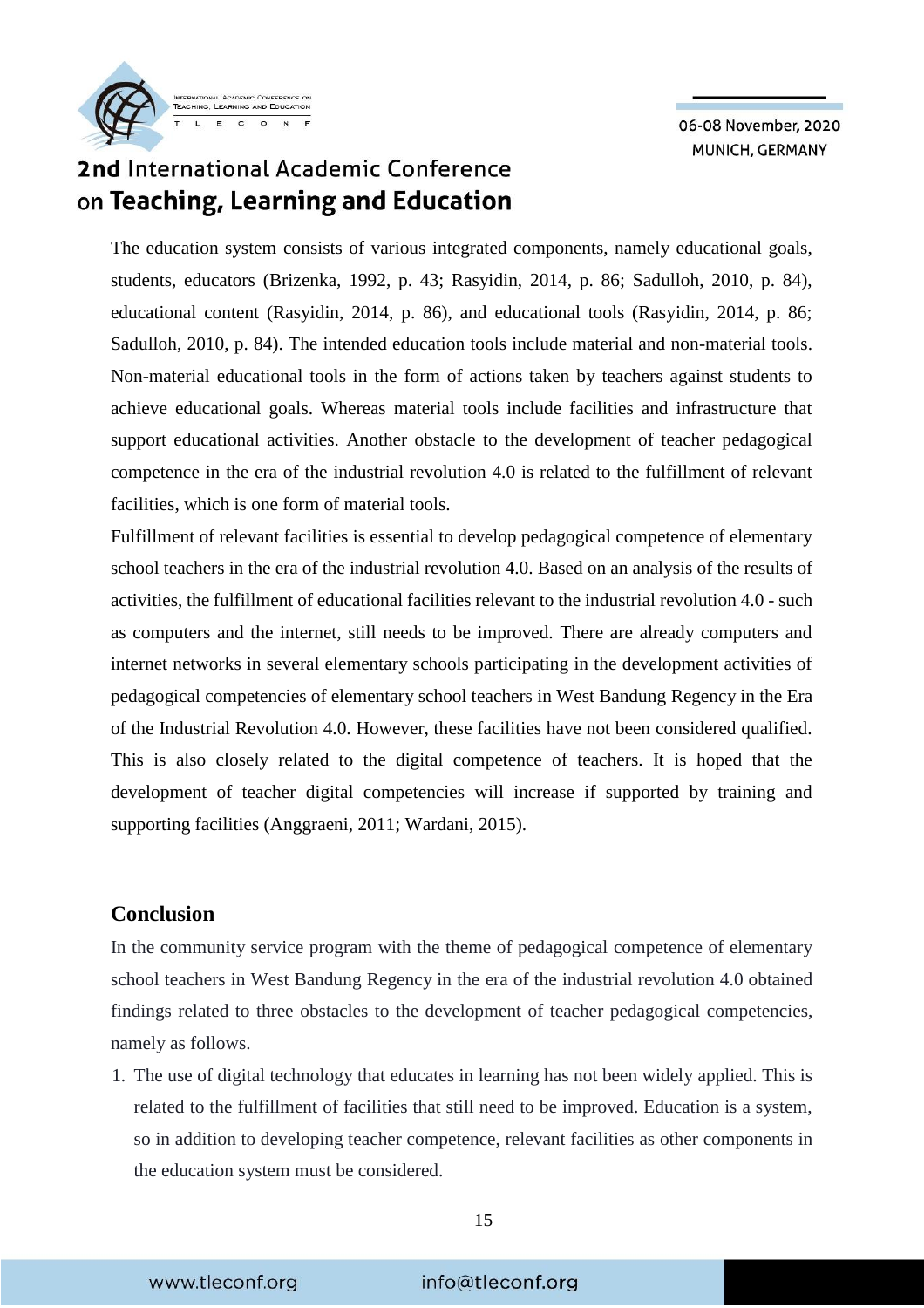- 2. Understanding of the characteristics of students and effective learning in the era of the industrial revolution 4.0 is not yet fully mastered by the teacher. It is crucial for teachers to understand the characteristics of students in the industrial revolution era 4.0 so that teachers are able to educate students according to their needs and the times
- 3. Teacher enthusiasm in community service activities decreases at the end of the activity. Declining enthusiasm is caused by the development program conducted after the teacher finishes teaching until the afternoon, and teachers tend to be more enthusiastic about practical topics than theoretical studies on the second and third topics. In this regard, teacher resilience and perseverance must be increased. In addition, the teacher's awareness that teachers are lifelong learners also needs to be developed so that teachers can guide students to become lifelong learners too.

#### **Recommendations for Further Research and Community Service**

- This community service activity is only part of an effort aimed at increasing teacher competence, particularly in pedagogical competencies. There are still challenges during this community service program. Further research and community service are expected to answer the challenges experienced during this activity. The recommendations for further research and community service are as follows.
- Need to be studied more deeply about the tendency of teachers who are more interested in practical topics than theoretical studies, so that further research can examine these reasons. On another side, the community service program can further highlight the importance of the teacher in learning both practical and theoretical topics
- Teachers are lifelong learners. Teacher competency development cannot be entirely successful in only one or two activities. Therefore, it is expected that there will be community service activities or other programs that will guide teachers to continue to develop their potential regularly. Periodic activities that may be carried out include the implementation of Lesson Study for teachers involving teachers, principals, and other experts, such as pedagogues, psychologists, and education offices.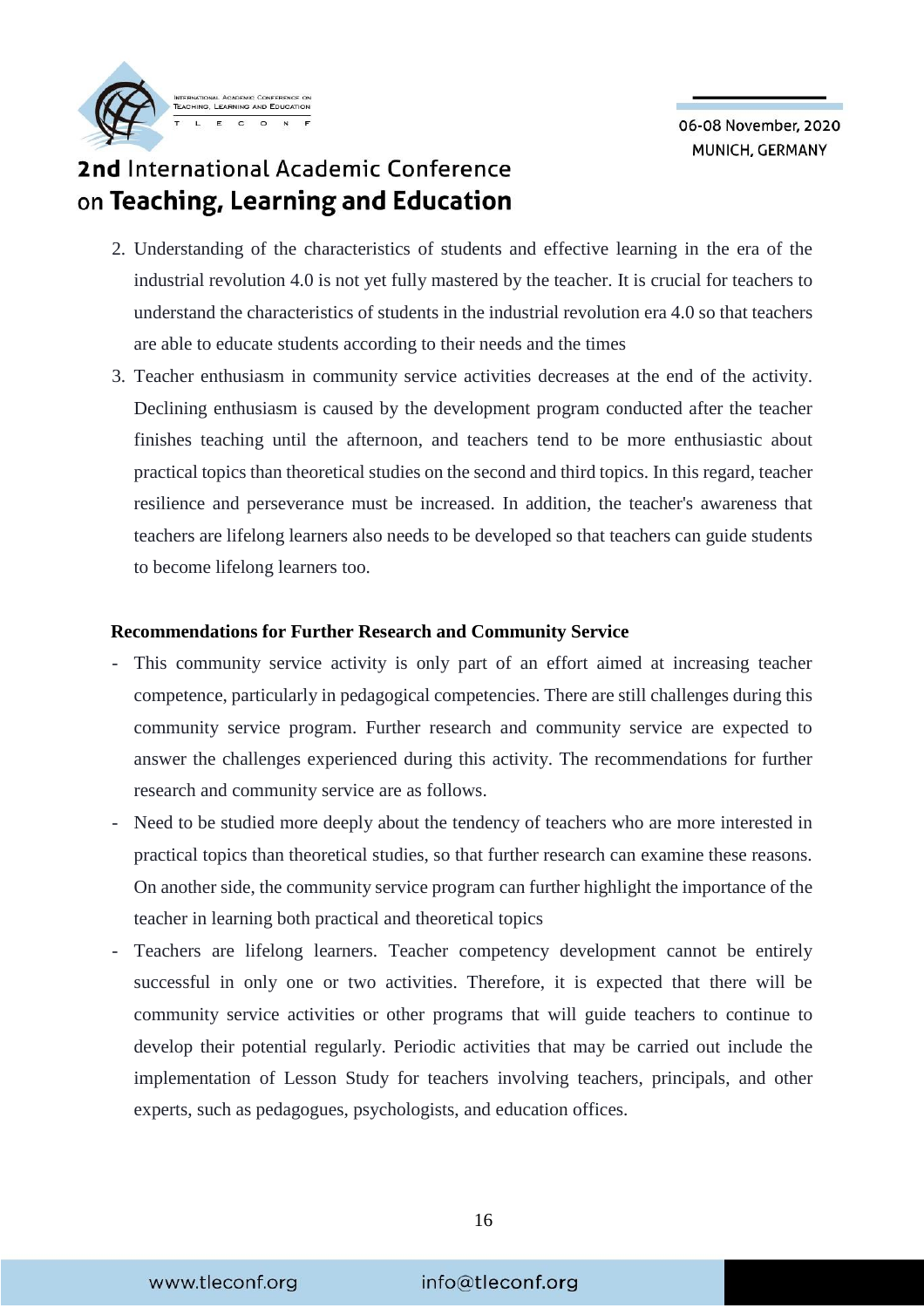

### **Acknowledgement**

This community engagement was supported by the School of Postgraduates, Indonesia University of Education (Universitas Pendidikan Indonesia). We thank our colleagues from Indonesia University of Education (Universitas Pendidikan Indonesia), who provided insight and expertise that greatly assisted the research, although they may not agree with all of the interpretations and conclusions of this paper.

We also would show our gratitude to the 30 elementary school teachers in West Bandung Regency for their consent to participate in this community engagement. Thank you for all of your participation, time, and information.

### **References**

- Anggraeni. (2011). Pentingnya Model Pembelajaran Pendidikan Kewarganegaraan Berbasis E-Learning di Era Globalisasi. *Jurnal Ilmiah Pendidikan Pancasila dan Kewarganegaraan*, Vol. 24, No. 2, pp. 93-101.
- Barnes, A. (2017). *Improving Children's Perseverance in Mathematical Reasoning: Creating Conditions for Productive Interplay Between Cognition and Affect.* Brighton: Improving Children's Perseverance in Mathematical Reasoning: Creating Conditions for Productive Interplay Between Cognition and Affect.
- Brizenka, W. (1992). *Philosophy of Educational Knowledge.* Dordrecht: Kluwer Academic Publishers.
- Budi, B. S. (2014). Strategi Guru dalam Menghadapi Kurikulum 2013 di SMA Negeri 2 Surakarta. *Jurnal Sosialitas, Vol.4, No.1*, pp. 1-14.
- [Clarà,](https://www.sciencedirect.com/science/article/abs/pii/S0742051X16308654#!) M. (2017). Teacher Resilience and Meaning Transformation: How Teachers Reappraise Situations of Edversity. *Journal Teaching and Teacher Education*, Vol. 63, pp. 82-91. Elsevier.
- Davidov, et.al. (2015). The influential child: How children affect their environment and influence their own risk and resilience. *Development and Psychopathology, Vo.27*, pp. 947-951.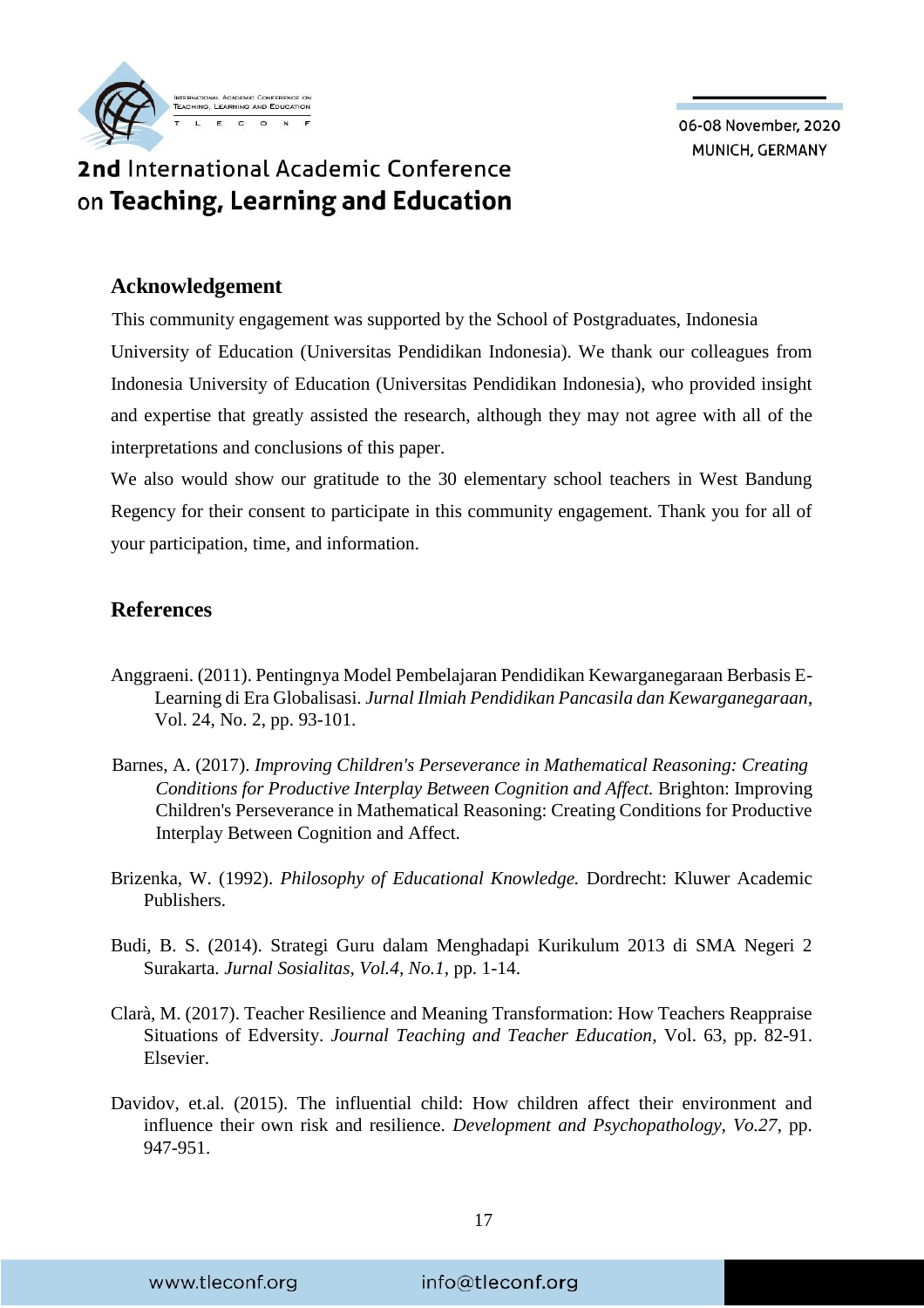## 2nd International Academic Conference on Teaching, Learning and Education

- Wardani, D. (2015). Analisis Faktor-Faktor yang Mempengaruhi Penerimaan Pengguna Terhadap Aplikasi Perpustakaan Digital: Studi Kasus Sekolah Tinggi Ilmu Ekonomi Indonesia Banking School. *Jurnal Ilmu Manajemen & Ekonomika*, Vol.7, No.2, pp.114130.
- Dinas Pendidikan Kabupaten Bandung Barat. (2017). *Neraca Pendidikan 2017 Kabupaten Bandung Barat*. Tersedia: [http://disdikkbb.org/?page\\_id=339](http://disdikkbb.org/?page_id=339)
- Dhaliwal, M. K. (2015). Teachers Becoming Lifelong Learners. *Journal The Business & Management Review*, Vol. 5., No. 4, pp. 259-264. International Congerence on Issues in Emerging Economies (ICIEE).
- Drew, S. & Sosnowski, C. (2019). Emerging Theory of Teacher Resilience: A Situational Analysis. *Journal English Teaching: Practice & Critique,* Vol. 18, No. 4, pp. 492-507. Emerald Publishing Limited.
- Gu, Q. (2018). (Re)conceptualising Teacher Resilience: A Social-Ecological Approach to Understanding Teachers' Professional Worlds. In Woznitza, M., Peixoto, F., Beltman, S., & Mansfield, C.F., *Resilience in Education: Concepts, Contexts and Connection*, pp. 13- 33. Springer.
- Hollins. (1976). *Aims in education : the philosophic approach.* Manchester : Manchester University Press.
- Jacobson, D. A., & dkk. (2009). *Methods for Teaching.* Yogyakarta: Pustaka Pelajar.
- Lampiran Peraturan Menteri Pendidikan Nasional Nomor 16 Tahun 2007 Tanggal 4 Mei 2007.
- Masten, A. S. & Barnes, A. J. (2018). Resilience in Children: Developmental Perspectives.
- Rasyidin, W. (2014). *Pedagogik Teoritis dan Praktis.* Bandung: PT Remaja Rosdakarya.
- Robandi, B., Kurniati, S., Sari, R.P. (2019). *Pedagogy in The Era of Industrial Revolution 4.0*. Proceedings of the 8th UPI-UPSI International Conference 2018 (UPI-UPSI 2018). Atlantis Press.
- Sadulloh, U. (2010). *Pengantar Filsafat Pendidikan.* Bandung: Alfabeta.
- Sari, C. W. (2018). *Nilai Uji Kompetensi Guru di Bandung Barat Masih di Bawah Standar.* Pikiran Rakyat [online]. Kamis, 1 Maret 2018, 11:14. Tersedia: [https://www.pikiranrakyat.com/bandung-raya/2018/03/01/nilai-uji-kompetensi-guru-di](https://www.pikiran-rakyat.com/bandung-raya/2018/03/01/nilai-uji-kompetensi-guru-di-bandung-barat-masih-di-bawah-standar-420431)[bandung-baratmasih-di-bawah-standar-420431](https://www.pikiran-rakyat.com/bandung-raya/2018/03/01/nilai-uji-kompetensi-guru-di-bandung-barat-masih-di-bawah-standar-420431)

www.tleconf.org

info@tleconf.org